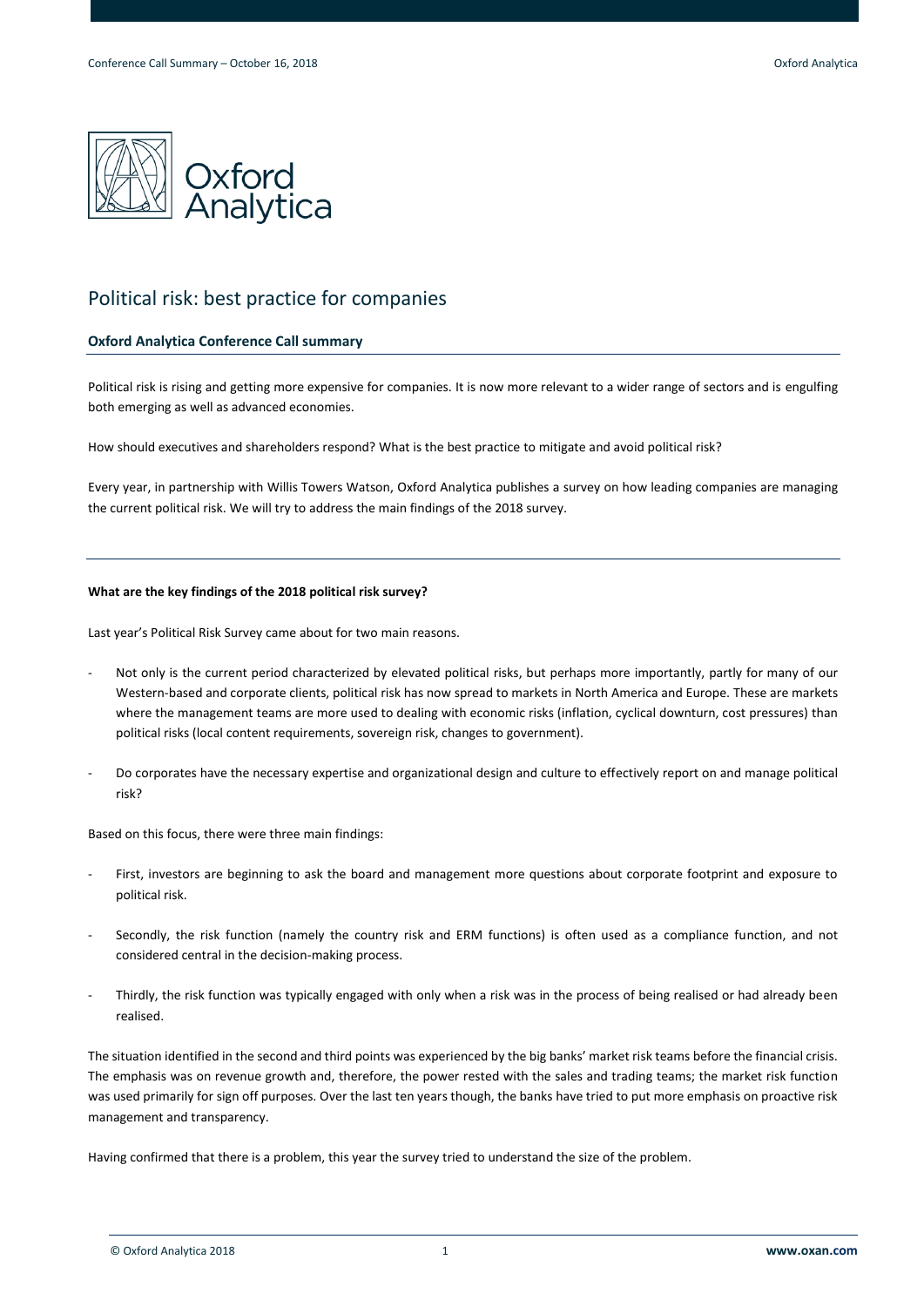35% of the companies surveyed reported a recent political risk loss, either related to a top line revenue impact or an asset impairment. This figure grows to 55% if the focus is on companies with a billion dollar, or more, in revenue. 43% of companies that experienced losses reported losses of more than a 100 million dollars – including reported losses of 700 million dollars. In many cases, the loss is reoccurring, not a one off, and if political risk is managed more effectively, there is a meaningful amount to be saved.

With regard to parts of the world where companies experienced losses, the main findings point to Russia, Iran, Iraq, and Venezuela. Yet countries where the business environment is considered as improving also appear to be high risk countries. For example, in Colombia and Vietnam, concern is growing around the disconnect between local and national priorities; locally, the emphasis is on the preservation of the local environment, good jobs and access to services, while nationally it is on attracting FDI, improving infrastructure, and building up hard currency.

Finally, the trend of avoiding and reducing investments as well as pulling out of markets is the path of least resistance when it comes to risk management. This is not always a wrong approach, but it is worth noting that the identified list of companies includes all the BRICS, except India, together with Sub-Saharan Africa, Eastern Europe and Asia-Pacific. Since a large part of corporate valuation is premised on the idea of growth in these higher-risk but higher-growth markets, this approach should be evaluated closely.

Our expectation is that investor pressure will grow on such issues to ensure that companies remain focused on the bigger picture; this will require changes not only to how companies report geographic exposure, but also to how they are making decisions and pricing political risk.

#### **How are companies changing their view on managing political risk?**

A number of companies are completely avoiding or downscaling in certain countries exhibiting high risk. Political risk management aims to mitigate or reduce the potential risks companies could encounter in such countries.

The extent of the losses experienced by 43% of the surveyed companies is significant, even for the larger companies. How many of them though are insuring their exposures? A large number of them. The remaining are possibly looking at political risk in terms of a 'high severity-low frequency' scenario, counting on the few chances of being influenced directly. It is, however, evident that the chances of not experiencing losses for 2-3 years are currently almost non-existent. From 2007 onwards, insurable losses have totalled nine figures or more. Therefore, given the current global landscape, the 'high-severity' risks are near.

# **What are some top global and country risks?**

Key risks that dominated the corporate and policy agenda in 2018 – and are likely to be on the agenda in 2019 -- are populism, disruptions from a rising China, and the crisis of emerging markets.

The election of US President Donald Trump, as well as Brexit, brought populism to the centre stage of the political debate. The type of populism on which these two events were based is rooted in a new version of nationalist pride, in a rejection of economic globalisation and in a backlash against immigrants (including economic migrants). In Western Europe, this trend is more visible in the United Kingdom, Austria, Italy and Sweden and to an extent in Germany and Spain. In Central-Eastern Europe, populist parties came into power in Poland, Hungary, and Romania. The feeling of having missed-out from the promises of globalisation and transition from communism, and the belief that elites are trying to change traditional society in unacceptable ways through the influx of migrants, are at the heart of this trend, as well as inequality.

The picture of populism is much more nuanced though; sometimes the picture of the rise of nationalist-based populisms may be overdone. Populism seems to be under control in France, the Netherlands, Denmark, and Norway. In other important economies, it seems dormant, including in Ireland, Portugal, and Switzerland. Even turning to the United States, where the rejection of globalisation has manifested most notably into the trade war, globalisation is not being fully rejected. The Trump White House is calling on countries such as India to not impose data localisation.

In other parts of the world, polarisation is a better register of analysis. Populism is not new to Latina America. In the second round of the Brazilian presidential elections on October 28, Jair Bolsonaro is likely to win. What's indeed new is the rise of a right-wing populism that is replacing the left-wing variety. His appeal lies in a backlash against pervasive corruption, against the failure to deliver continued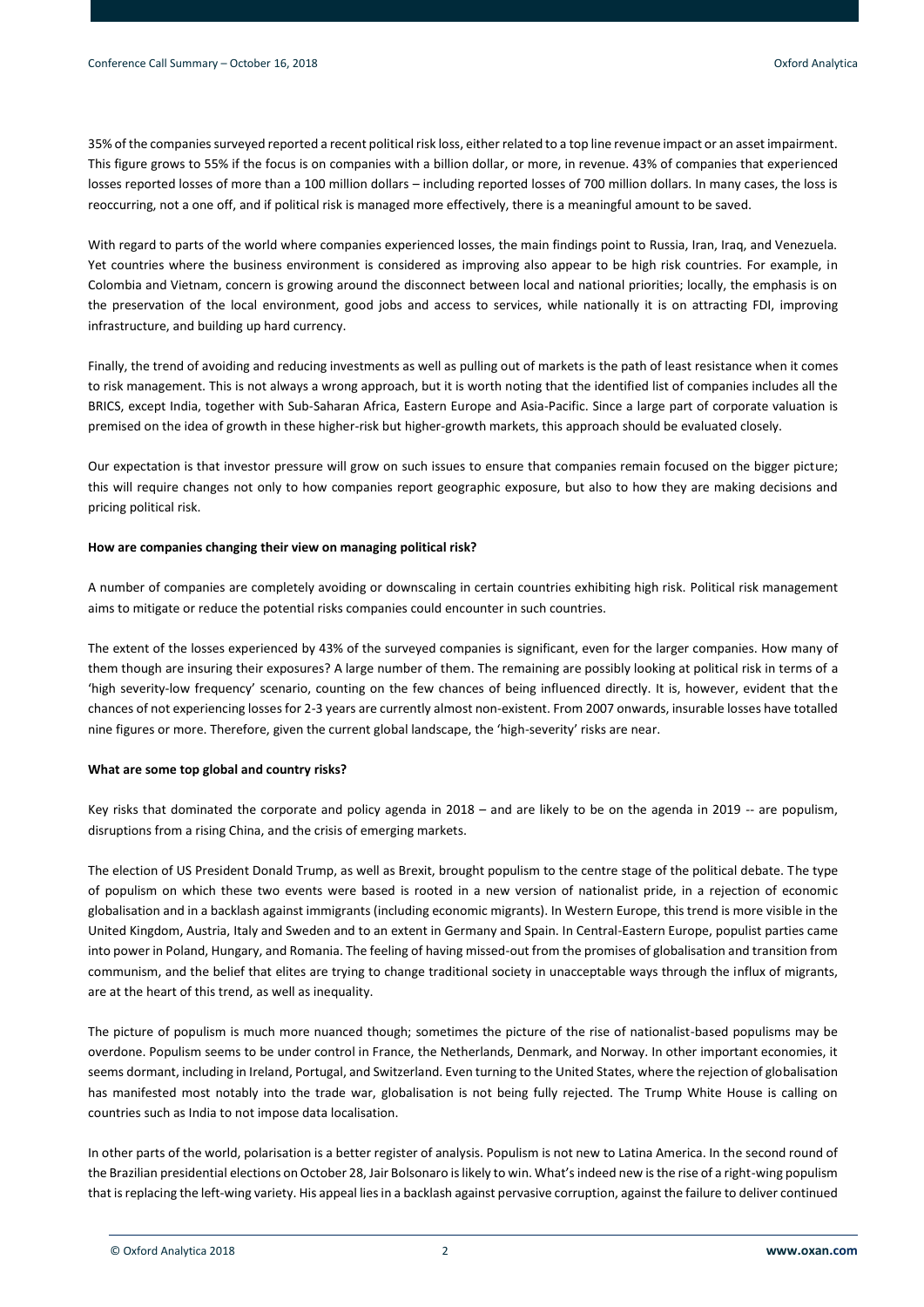growth and improved service provision, not in a nationalist pride of the kind that fuelled Brexit. In Asia, Indian Prime Minister Narendra Modi won the 2014 elections and is on track to win in 2019; his appeal also lies in anti-corruption and development promises.

Similarly, Pakistani Prime Minister Imran Khan turned popular backlash against corruption into a winning campaign. What these leaders have in common is their polarising discourse: they make consensus-based policy-making harder. This political polarisation will likely make the policy landscape more volatile. They accurately captured the public sentiment and offered policy proposals that address popular grievances but will not necessarily deliver on them. For example, Pakistan's Prime Minister Imran Khan promised Pakistan would not turn to the IMF again, but, weeks after his victory, he did the opposite.

Polarisation of politics is a key risk to watch in coming years. It is a much more useful register of analysis than populism, with more pervasive and risky consequences.

A second fundamental risk is China's rise and the disruptions it might trigger. China's global ambitions are wide-raging. The Belt and Road Initiative, launched by Chinese President Xi Jinping in 2013, best exemplifies this ambition. With Europe being the final destination of this project, China is engaging with all countries along the road, from Pakistan to Iran, Central Asia, Middle East, Central-Eastern Europe and Western Europe.

Resistance to this engagement and to the influx of Chinese money is rising. The EU had been quiet up until now, but it has recently developed a policy designed, in part, to complement China's development project, but equally to compete with it by offering an alternative to Chinese partners. This policy attempt, being a cautionary note from a global power, also aspires to influence China to follow international norms on human rights, on labour and market rules, transparency in financial transactions.

Developing countries too are showing more and more resistance and scrutiny towards Chinese investments; Malaysia, for example, has recently cancelled a 20-billion-dollar railway line under construction by a Chinese company. In Pakistan, the petroleum minister confirmed Saudi Arabia is going to build a new oil refinery that will not be part of the China-Pakistan Economic Corridor. Japan also is pushing back against China's influence, most notably cooperating with India on the Asia-Africa growth corridor and committing to invest 100 billion dollars over the next five years.

On the military front, China's activities in the South China Sea are the most striking aspiration. Claimants such as Vietnam are pushing back, as our non-claimants, including United Kingdom, France, Australia and India. China's influence is expanding, but the push back is also intensifying both from an economic and geostrategic point of view.

Like many emerging markets, namely Turkey, Latin America is at risk from changes in US monetary tightening. The need is to look at country specific factors that could exacerbate the shocks that come externally. The Argentine peso has been the worst performing currency this year. Argentina, though, has a history of debt defaults and has suffered from a longstanding domestic lack of confidence in the peso. The basic formula to which Argentina is used, namely raising debt, falling exchange rate, IMF bailout, recession and then austerity, is a cycle. In Brazil, the main concerns relate to domestic policy and Bolsonaro's unproven liberal-economic credentials.

In Africa, debt-distress characterises many Sub-Saharan countries, like Mozambique and Congo. The key issue will be to look at country-by-country dynamics and to wait for when, in 2020-21, many ten-years coupons are due for repayment. Ghana will perform pretty well and Senegal will be able to solidify its position.

# **Where is political risk developing in the future?**

In the current environment of the emerging market crisis and sovereign debt defaults, the global liquidity cycle is turning with a tightening in the United States, with the euro-area expected to follow suit in about a year. The emerging markets that benefitted greatly from the intense global liquidity of the past ten years are now suffering: this started to manifest with defaults in 2017, in Chad and South Sudan, in addition to Congo and Mozambique going into severe debt distress. This year, this trend spread to large but vulnerable emerging markets, such as Argentina and Ukraine.

The main concern refers to a repeat of the tightening cycle of the 1980s that led to a wave of sovereign defaults (Mexico, Venezuela, Chile, Brazil) and of a debt crisis that spread globally to Ghana, the Philippines and Turkey, with 20 defaults per year and over 140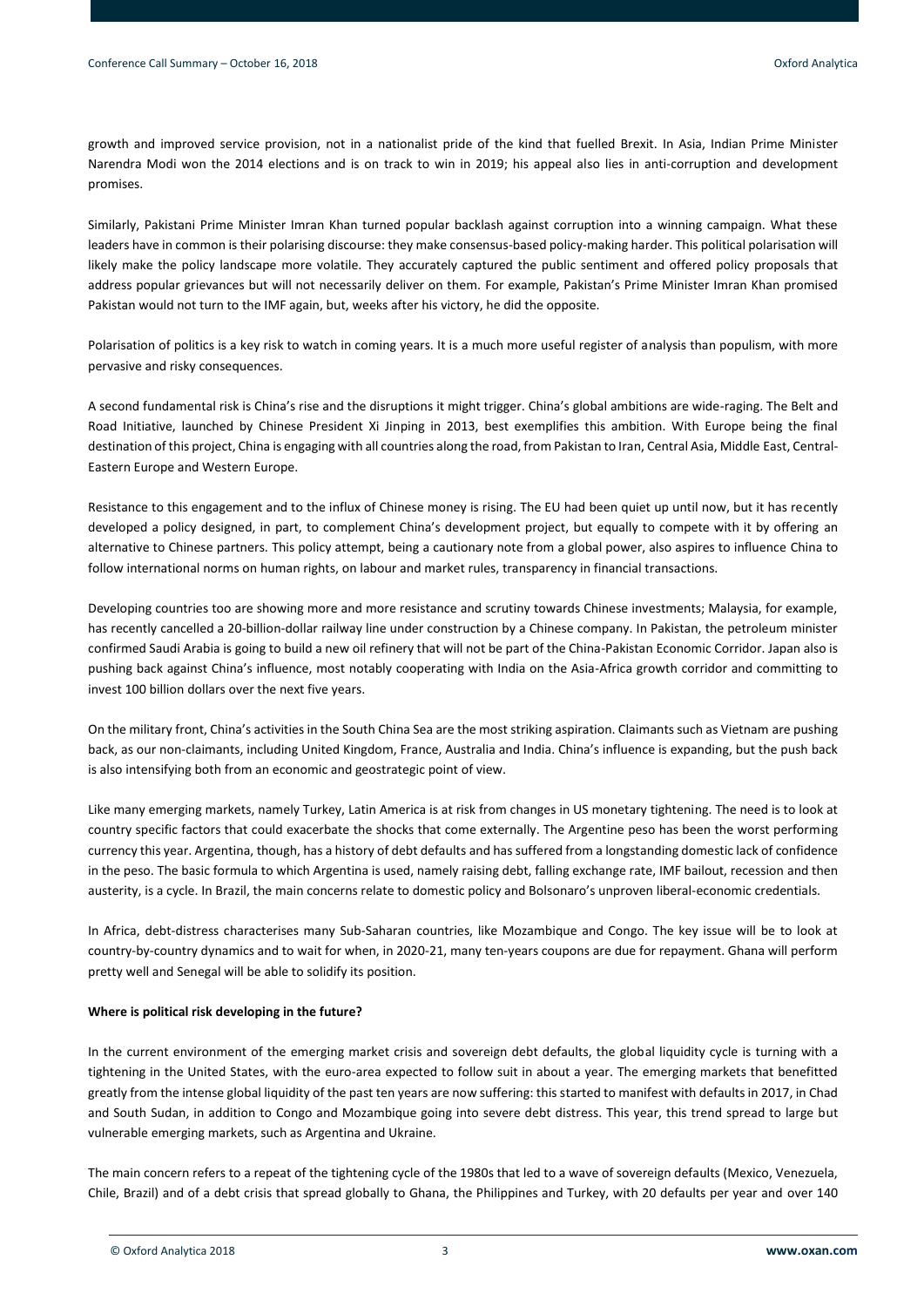debt defaults in total. Will the current liquidity tightening result in a similar cycle of defaults? More losses will come into the market from this and the tightening is expected to continue.

Trade risks appear on the radar too. Most of the trade risks have to do with sanctions and policy changes, which will impact investors and triggering losses in emerging and frontier markets.

With regard to political risks in advanced economies, Greece represented the first political risk loss in an advanced economy. In 2016, the second highest losses were in Spain, an advanced economy. Speculatively, more political risk losses will affect advanced economies.

#### **Questions:**

#### **How is the definition of political risk widening, from including civil rights risks to regulatory and corruption issues?**

The definition is certainty broadening in scope. It not only refers to traditional sources of political risk related to expropriation, importexport embargoes, but also political risk in the form of economic and social fragmentation. From a corporate perspective, companies are positioning themselves to win by more directly connecting themselves to consumer values. There is a shift from the emphasis on consumer experience to consume values.

This plays into how companies are messaging themselves, the Kaepernick-Nike story in the United States is one example. Kaepernick, an American football player, demonstrated against social injustice and police brutality. He is now one of Nike's brand ambassadors. The messaging made subtle references to refugees, family values, immigration, and disabilities. Nike, along with many other companies, has accepted the view that by focusing on a particular demographic and set of values it can win.

Economics and politics are intertwined. Corruption, not a traditional political risk, may on the contrary become evident when that risk manifests itself. The scope of corruption in Brazil, both related to the corporate and governmental sector, has created the current political landscape. From an insurance perspective, it is becoming more complex.

#### **How are political risks around environmental issues and green assets regarded?**

The greens assets (wind and solar activities) face most of the political risks faced by any power producer. A mix of payment and expropriation risks are related to these assets, similar to traditional producers. They differ from normal power projects on the subsidy issues.

With regard to the climate issue, high risks are related to the condition of the crops and the supply of water for example, which also has a greater influence on the movement of populations. Are climate-related risks becoming more of a concern to companies? Growing concerns do not present themselves in this form, but climate issues may be the driver.

#### **How should NGOs and non-profits regard political risks?**

The NGO and non-profit sector is very diverse. There are lessons from the private sector that the non-profit sector can very usefully consider. Specifically, in regard to the pressure felt by companies to align themselves with consumers' values, the private sector has an advantage. By definition, NGOs work in a neglected sector which is inadequately covered by government policy and global governance structures, but it is not always the case that NGOs are aligned with their consumers. In regard to gender representation, for example, NGO boards are not taking the same measures and pledges some large private sector companies arein terms of board representation and senior management.

The second key lesson that this sector has to learn is to prepare for policy volatility. Political risk is nowadays increasingly affecting advanced economies too. This is resulting in policy volatility. NGOs should prepare and consider ever more carefully these changes, both in advanced economies (where the Trump administration is cutting funds to the family planning projects) and in developing ones (where Brazilian Presidential candidate Jair Bolsonaro has spoken against LGBT rights, and the Indian government has gone after NGOs working on the green movement).